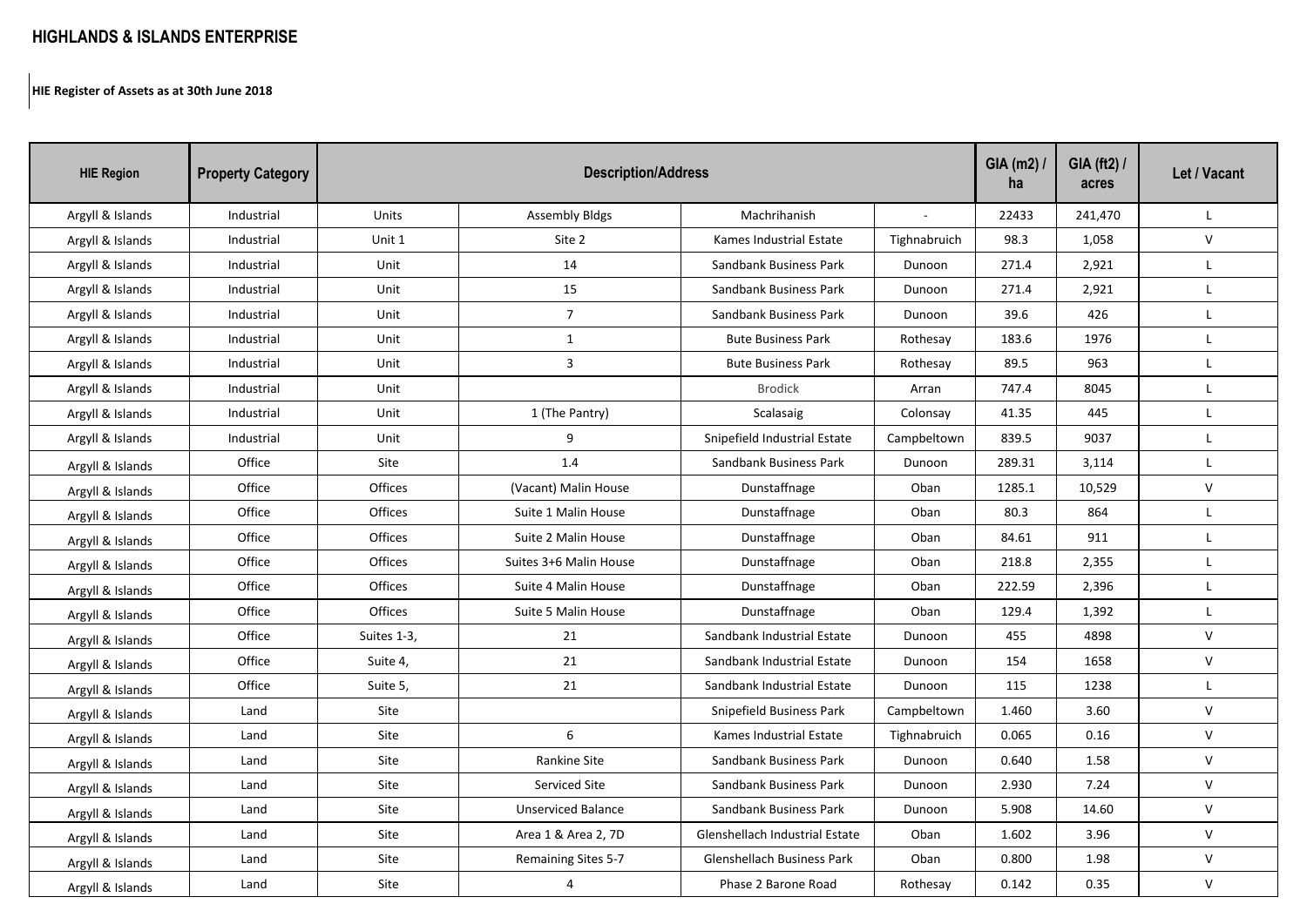| <b>HIE Region</b>      | <b>Property Category</b> |        | <b>Description/Address</b> |                                  |                          |        |        | Let / Vacant |
|------------------------|--------------------------|--------|----------------------------|----------------------------------|--------------------------|--------|--------|--------------|
| Argyll & Islands       | Land                     | Site   | $\overline{2}$             | Phase 1 Barone Road              | Rothesay                 | 1.129  | 2.79   | $\vee$       |
| Argyll & Islands       | Land                     | Site   | Former SGN Site            | Barone Road                      | Rothesay                 | 0.810  | 2.00   | $\vee$       |
| Argyll & Islands       | Land                     | Site   | Ex Creamery Site           | Townhead                         | Rothesay                 | 0.222  | 0.55   | $\vee$       |
| Argyll & Islands       | Land                     | Site   |                            | Scarinish Land                   | Tiree                    | 0.210  | 0.52   | $\mathsf{V}$ |
| Argyll & Islands       | Land                     | Site   |                            | Dunstaffnage                     | Oban                     | 1.750  | 4.32   | $\vee$       |
| Argyll & Islands       | Land                     | Site   | 2A                         | Port Ellen Business Estate       | Islay                    | 0.048  | 0.118  | L            |
| Argyll & Islands       | Land                     | Site   | 4                          | Port Ellen Business Estate       | Islay                    | 0.21   | 0.519  | $\vee$       |
| Argyll & Islands       | Land                     | Site   | 3                          | <b>Tarbert Industrial Estate</b> | Tarbert                  | 0.133  | 0.329  | L            |
| Argyll & Islands       | Land                     | Site   | 1D                         | Colbeck Lane                     | Rothesay                 | 0.028  | 0.069  | L            |
| Caithness & Sutherland | Industrial               | Unit   | 5                          | John O'Groats Industrial Estate  | John O'Groats            | 70.42  | 758    | $\mathsf{L}$ |
| Caithness & Sutherland | Industrial               |        | Denchi House               | Thurso Business Park             | Thurso                   | 4334.3 | 46,656 | L            |
| Caithness & Sutherland | Industrial               | Unit   | $\mathbf{1}$               | Golspie Industrial Estate        | Golspie                  | 106.5  | 1,146  | L            |
| Caithness & Sutherland | Industrial               | Unit   | $\overline{2}$             | Golspie Industrial Estate        | Golspie                  | 246.06 | 2,649  | $\vee$       |
| Caithness & Sutherland | Industrial               | Unit   | 4                          | Golspie Industrial Estate        | Golspie                  | 25.1   | 270    | L            |
| Caithness & Sutherland | Industrial               | Unit   | 5                          | Golspie Industrial Estate        | Golspie                  | 25.1   | 270    | L            |
| Caithness & Sutherland | Industrial               | Unit   | 6                          | Golspie Industrial Estate        | Golspie                  | 71.2   | 766    | $\mathsf{L}$ |
| Caithness & Sutherland | Industrial               | Unit   | $\overline{2}$             | Lairg Industrial Estate          | Lairg                    | 66.5   | 716    | L            |
| Caithness & Sutherland | Industrial               | Unit   | 3 & 4                      | Lairg Industrial Estate          | Lairg                    | 133    | 1,432  | L            |
| Caithness & Sutherland | Office                   | Office | Plot 1                     | <b>Wick Business Park</b>        | Wick                     | 317.16 | 3,413  | L            |
| Caithness & Sutherland | Office                   | Office | 2A                         | <b>Wick Business Park</b>        | Wick                     | 152.45 | 1,633  | $\vee$       |
| Caithness & Sutherland | Office                   | Office | 2B                         | <b>Wick Business Park</b>        | Wick                     | 152.45 | 1,641  | L            |
| Caithness & Sutherland | Office                   | Office | 5A                         | <b>Wick Business Park</b>        | Wick                     | 152.45 | 1,641  | $\vee$       |
| Caithness & Sutherland | Office                   | Office | 5B                         | <b>Wick Business Park</b>        | Wick                     | 152.45 | 1,641  | L            |
| Caithness & Sutherland | Office                   | Office | $\overline{7}$             | <b>Wick Business Park</b>        | Wick                     | 304.16 | 3,274  | ${\sf V}$    |
| Caithness & Sutherland | Office                   | Office | Phase 2                    | <b>William Smith House</b>       | <b>Thurso Business F</b> | 927.42 | 9,983  | $\vee$       |
| Caithness & Sutherland | Office                   | Unit   | 5A&5B                      | Brora Industrial Estate          | <b>Brora</b>             | 282.99 | 3,046  | V            |
| Caithness & Sutherland | Land                     | Site   | $2^{\circ}$                | Wick Airport Industrial Estate   | Wick                     | 0.26   | 0.64   | V            |
| Caithness & Sutherland | Land                     | Plot   | $\mathbf{3}$               | <b>Wick Business Park</b>        | Wick                     | 0.32   | 0.791  | V            |
| Caithness & Sutherland | Land                     | Plot   | $\overline{a}$             | <b>Wick Business Park</b>        | Wick                     | 0.44   | 1.087  | $\vee$       |
| Caithness & Sutherland | Land                     | Plot   | 6                          | Wick Business Park               | Wick                     | 0.41   | 1.013  | V            |
| Caithness & Sutherland | Land                     | Plot   | 9                          | <b>Wick Business Park</b>        | Wick                     | 0.28   | 0.692  | V            |
| Caithness & Sutherland | Land                     | Land   | Loch Shell                 |                                  | Wick                     | 5.91   | 14.604 | $\vee$       |
| Caithness & Sutherland | Land                     | Plot   | A                          | Phase 2 Thurso Business Park     | Thurso                   | 0.15   | 0.371  | ${\sf V}$    |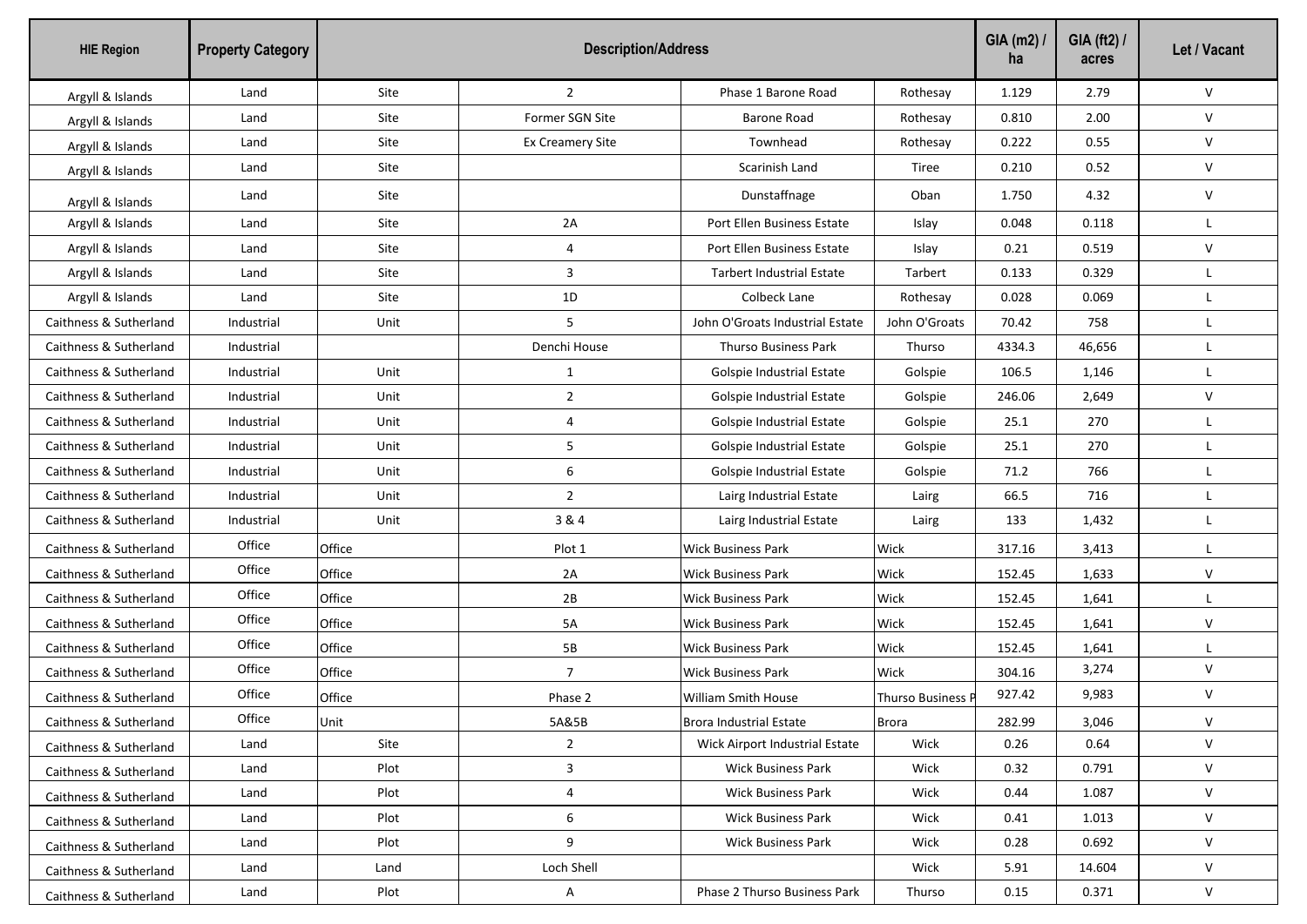| <b>HIE Region</b>      | <b>Property Category</b> |        | <b>Description/Address</b> |                                |                          |        |        | Let / Vacant |
|------------------------|--------------------------|--------|----------------------------|--------------------------------|--------------------------|--------|--------|--------------|
| Caithness & Sutherland | Land                     | Plot   | <b>B</b> Entrance          | <b>Thurso Business Park</b>    | Thurso                   | 0.277  | 0.684  | $\vee$       |
| Caithness & Sutherland | Land                     | Site   | 5                          | <b>Thurso Business Park</b>    | Thurso                   | 0.146  | 0.361  | $\vee$       |
| Caithness & Sutherland | Land                     | Site   | 6                          | <b>Thurso Business Park</b>    | Thurso                   | 0.17   | 0.420  | $\vee$       |
| Caithness & Sutherland | Land                     | Site   | $\overline{\mathbf{3}}$    | Golspie Business Park          | Golspie                  | 0.18   | 0.445  | $\vee$       |
| Caithness & Sutherland | Land                     | Site   | $2^{\circ}$                | Golspie Business Park          | Golspie                  | 0.19   | 0.469  | $\vee$       |
| Caithness & Sutherland | Land                     | Site   | 9                          | <b>Golspie Business Park</b>   | Golspie                  | 0.186  | 0.460  | $\vee$       |
| Caithness & Sutherland | Land                     | Site   | $\mathbf{1}$               | Lairg Industrial Estate        | Lairg                    | 0.293  | 0.724  | $\mathsf{V}$ |
| Caithness & Sutherland | Land                     | Site   |                            | Lairg                          | Lairg                    | 0.006  | 0.015  | $\vee$       |
| Caithness & Sutherland | Land                     | Site   | Adjacent to Village Hall   | Armadale                       | Armadale                 | 0.101  | 0.25   | $\mathsf{V}$ |
| Caithness & Sutherland | Land                     | Site   | 14                         | Golspie Industrial Estate      |                          | 0.059  | 0.146  | L            |
| Inner Moray Firth      | Industrial               | Units  | 1&2                        | Fyrish Way                     | Alness                   | 494.97 | 5,328  | $\mathsf{L}$ |
| Inner Moray Firth      | Industrial               | Unit   | $\mathbf{1}$               | Achnagonalin Industrial Estate | Grantown                 | 461.85 | 4,971  | L            |
| Inner Moray Firth      | Office                   | Unit   | 9                          | <b>Fodderty Way</b>            | <b>Dingwall Business</b> | 1591   | 17,126 | V            |
| Inner Moray Firth      | Office                   | Office | 4A                         | Druimchat View                 | <b>Dingwall Business</b> | 439.88 | 4,735  | L            |
| Inner Moray Firth      | Office                   | Office | 4B                         | Druimchat View                 | <b>Dingwall Business</b> | 588.86 | 6,339  | $\vee$       |
| Inner Moray Firth      | Office                   | Office | G/F - West                 | <b>Fyrish House</b>            | Dail Nan Rocas           | 269.13 | 2,897  | L            |
| Inner Moray Firth      | Office                   | Office | G/F - Nth F/F Nth & West   | <b>Fyrish House</b>            | Dail Nan Rocas           | 639.24 | 6,881  | $\vee$       |
| Inner Moray Firth      | Office                   | Office |                            | Castle Road                    | Invergordon              | 297.86 | 3206   | $\vee$       |
| Inner Moray Firth      | Office                   | Office | Earl Thorfinn Hse          | <b>Dingwall Business Park</b>  | <b>Dingwall Business</b> | 1055.6 | 11363  | L            |
| Inner Moray Firth      | Office                   | Office | Aurora House (vacant GF)   | <b>Inverness Campus</b>        | Inverness                | 381.5  | 4107   | $\vee$       |
| Inner Moray Firth      | Office                   | Office | Aurora House               | <b>Inverness Campus</b>        | Inverness                | 188.3  | 2027   | L            |
| Inner Moray Firth      | Office                   | Office | Aurora House               | <b>Inverness Campus</b>        | Inverness                | 199.73 | 2150   | $\mathbf{I}$ |
| Inner Moray Firth      | Office                   | Office | An Lochran (HIE)           | <b>Inverness Campus</b>        | Inverness                | 589.87 | 6350   | L.           |
| Inner Moray Firth      | Office                   | Office | An Lochran                 | <b>Inverness Campus</b>        | Inverness                | 199.73 | 2150   | L.           |
| Inner Moray Firth      | Land                     | Site   | $\mathbf{1}$               | Alness Point Business Park     | Alness                   | 0.50   | 1.24   | $\mathsf{V}$ |
| Inner Moray Firth      | Land                     | Site   | $\overline{2}$             | Alness Point Business Park     | Alness                   | 0.26   | 0.64   | $\mathsf{V}$ |
| Inner Moray Firth      | Land                     | Site   | 3                          | Alness Point Business Park     | Alness                   | 2.26   | 5.58   | $\vee$       |
| Inner Moray Firth      | Land                     | Site   | $\overline{4}$             | Alness Point Business Park     | Alness                   | 1.40   | 3.46   | ${\sf V}$    |
| Inner Moray Firth      | Land                     | Site   | 5                          | Alness Point Business Park     | Alness                   | 0.36   | 0.89   | V            |
| Inner Moray Firth      | Land                     | Site   | $7\overline{ }$            | Alness Point Business Park     | Alness                   | 0.40   | 0.99   | V            |
| Inner Moray Firth      | Land                     | Site   | Slipway                    | Alness Point Business Park     | Alness                   | 0.68   | 1.68   | ${\sf V}$    |
| Inner Moray Firth      | Land                     | Site   |                            | Jemmet Land                    | Alness                   | 5.67   | 14.01  | V            |
| Inner Moray Firth      | Land                     | Site   | 5 <sub>1</sub>             | Druimchat View                 | Il Business Park, D      | 0.16   | 0.40   | V            |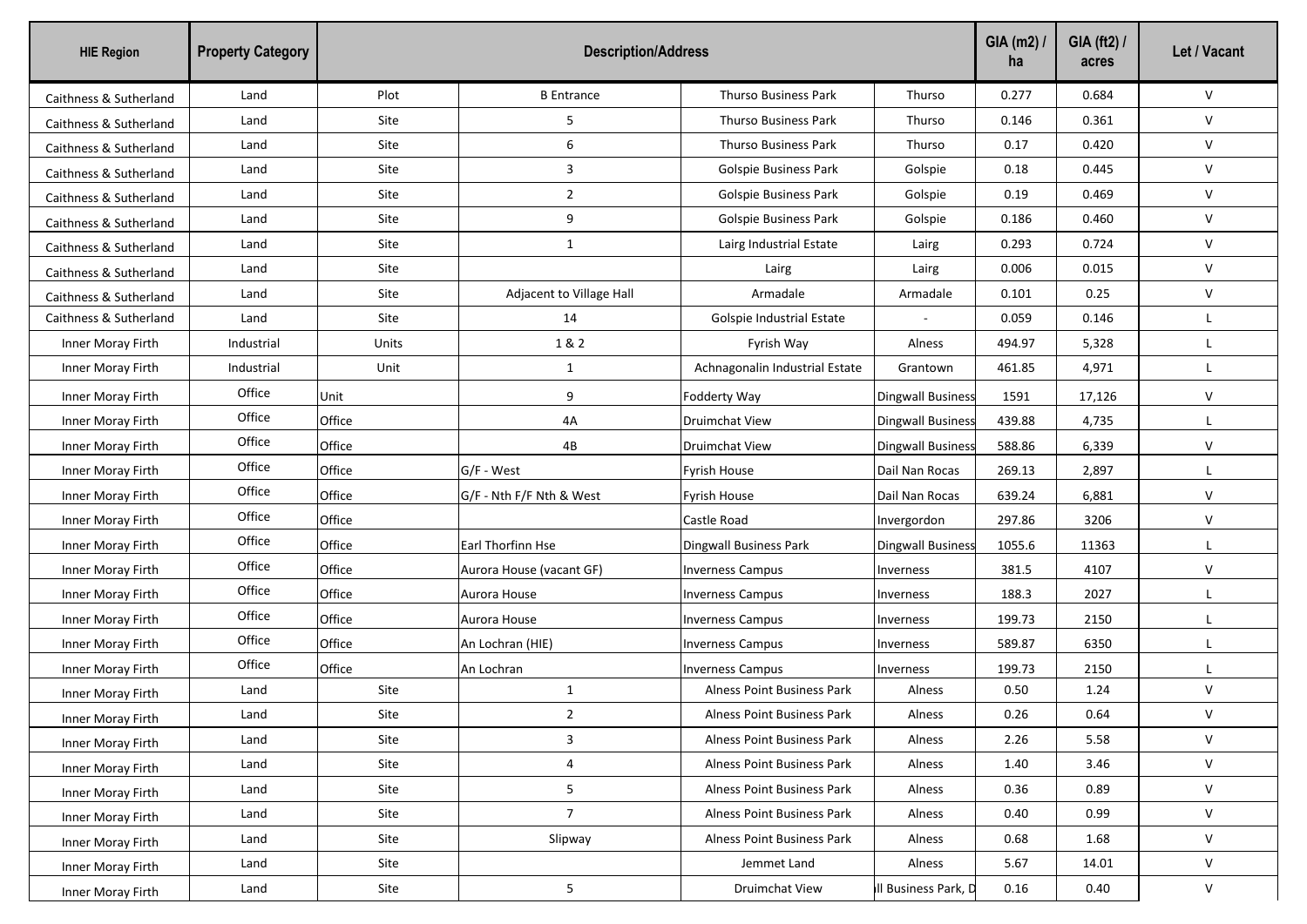| <b>HIE Region</b> | <b>Property Category</b> |         | <b>Description/Address</b>          |                            |               |         |         | Let / Vacant |
|-------------------|--------------------------|---------|-------------------------------------|----------------------------|---------------|---------|---------|--------------|
| Inner Moray Firth | Land                     | Site    | <b>Development Sites</b>            | <b>Inverness Campus</b>    | Inverness     | 11.06   | 27.33   | $\vee$       |
| Inner Moray Firth | Land                     | Site    | Developable land surrounding Plot 5 | <b>Inverness Campus</b>    | Inverness     | 1.82    | 4.50    | $\vee$       |
| Inner Moray Firth | Land                     | Site    | Undeveloped Land (business)         | <b>Inverness Campus</b>    | Inverness     | 5.26    | 13.00   | $\mathsf{V}$ |
| Inner Moray Firth | Land                     | Site    | Undeveloped Land (agricultural)     | <b>Inverness Campus</b>    | Inverness     | 41.00   | 101.31  | $\vee$       |
| Inner Moray Firth | Land                     | Site    |                                     | Alness Point Business Park | Alness        | 0.067   | 0.17    | L            |
| Inner Moray Firth | Land                     |         | Cairngorm Estate                    | Cairngorm Ski Area         | Aviemore      | 598     | 1477.66 | L            |
| Inner Moray Firth | Land                     |         | Cairngorm Estate                    | Mountain Area              | Aviemore      | 820     | 2026.22 | $\vee$       |
| Inner Moray Firth | Misc                     | Phase 1 | Centre For Health Science           | Raigmore                   | Inverness     | 2367.26 | 25,482  | $\mathsf{L}$ |
| Inner Moray Firth | Misc                     | Phase 1 | Centre For Health Science           | Raigmore                   | Inverness     | 468.69  | 5,045   | L            |
| Inner Moray Firth | Misc                     | Phase 1 | Centre For Health Science           | Raigmore                   | Inverness     | 22.59   | 243     | L            |
| Inner Moray Firth | Misc                     | Phase 2 | Centre For Health Science           | Raigmore                   | Inverness     | 1347.1  | 14,501  | $\mathsf{L}$ |
| Inner Moray Firth | Misc                     | Phase 2 | <b>Centre For Health Science</b>    | Raigmore                   | Inverness     | 725     | 7,804   | L            |
| Inner Moray Firth | Misc                     | Phase 2 | Centre For Health Science           | Raigmore                   | Inverness     | 119.06  | 1,282   | L            |
| Inner Moray Firth | Misc                     | Phase 2 | <b>Centre For Health Science</b>    | Raigmore                   | Inverness     | 22.79   | 245     | $\vee$       |
| Inner Moray Firth | Misc                     | Phase 2 | Centre For Health Science           | Raigmore                   | Inverness     | 46.11   | 496     | L            |
| Inner Moray Firth | Misc                     | Phase 2 | Centre For Health Science           | Raigmore                   | Inverness     | 187.25  | 2,016   | L            |
| Inner Moray Firth | Misc                     | Phase 2 | Centre For Health Science           | Raigmore                   | Inverness     | 124.41  | 1,339   | L            |
| Inner Moray Firth | Misc                     | Phase 2 | Centre For Health Science           | Raigmore                   | Inverness     | 26.98   | 290     | L            |
| Inner Moray Firth | Misc                     | Phase 2 | Centre For Health Science           | Raigmore                   | Inverness     | 22.2    | 239     | L            |
| Inner Moray Firth | Misc                     | Phase 3 | Centre For Health Science           | Raigmore                   | Inverness     | 48.3    | 520     | L            |
| Inner Moray Firth | Misc                     | Phase 2 | Centre For Health Science           | Raigmore                   | Inverness     | 67.05   | 722     | $\vee$       |
| Inner Moray Firth | Misc                     | Phase 3 | Centre For Health Science           | Raigmore                   | Inverness     | 388.09  | 4,178   | L            |
| Inner Moray Firth | Misc                     | Phase 3 | Centre For Health Science           | Raigmore                   | Inverness     | 293.14  | 3,155   | L            |
| Inner Moray Firth | Misc                     | Phase 3 | Centre For Health Science           | Raigmore                   | Inverness     | 255.89  | 2,754   | L            |
| Inner Moray Firth | Misc                     | Phase 3 | Centre For Health Science           | Raigmore                   | Inverness     | 450.81  | 4,853   | L            |
| Inner Moray Firth | Misc                     | Phase 4 | Centre For Health Science           | Raigmore                   | Inverness     | 36.81   | 396     |              |
| Inner Moray Firth | Misc                     | Phase 3 | Centre For Health Science           | Raigmore                   | Inverness     | 65      | 700     | $\vee$       |
| Innse Gall        | Industrial               | Unit    | $\mathbf{1}$                        | Habost                     | Isle of Lewis | 71.04   | 765     | V            |
| Innse Gall        | Industrial               | Unit    | $\overline{2}$                      | Habost                     | Isle of Lewis | 71.04   | 765     | $\mathsf{V}$ |
| Innse Gall        | Industrial               | Unit    | 3 & 4                               | Habost                     | Isle of Lewis | 142.08  | 1,529   | V            |
| Innse Gall        | Industrial               | Unit    | $\mathbf{1}$                        | Carloway Industrial Estate | Isle of Lewis | 66.7    | 718     | L            |
| Innse Gall        | Industrial               | Unit    | $\overline{2}$                      | Carloway Industrial Estate | Isle of Lewis | 66.7    | 718     | $\mathsf{V}$ |
| Innse Gall        | Industrial               | Unit    | $\mathbf{3}$                        | Carloway Industrial Estate | Isle of Lewis | 66.7    | 718     | V            |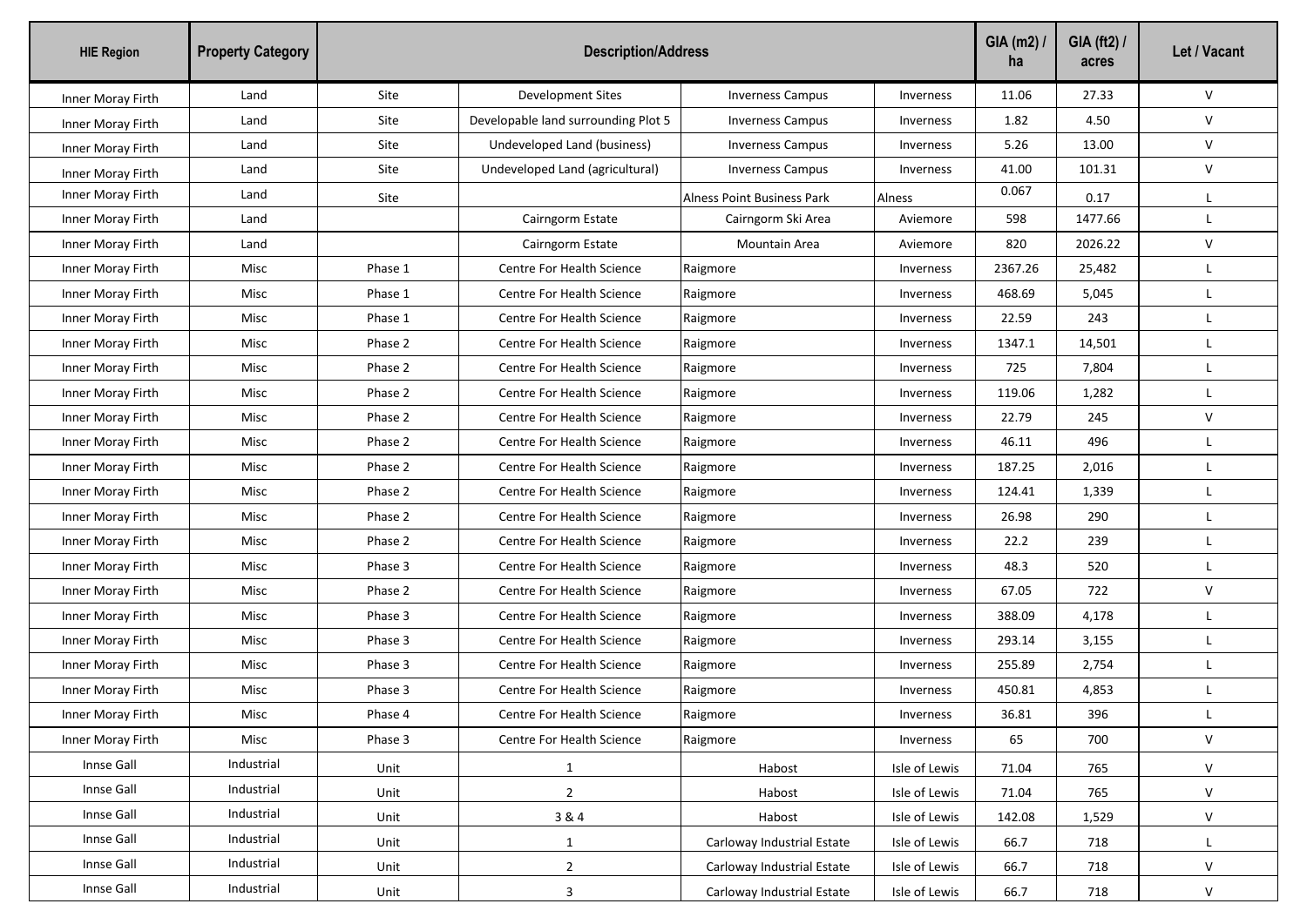| <b>HIE Region</b> | <b>Property Category</b> | <b>Description/Address</b> |                                             | $GIA$ (m2) /                                    |                |                          |                          |              |
|-------------------|--------------------------|----------------------------|---------------------------------------------|-------------------------------------------------|----------------|--------------------------|--------------------------|--------------|
| Innse Gall        | Industrial               | Units                      | 2 & 3                                       | Leverburgh Industrial Estate                    | Isle of Harris | 131.72                   | 1,418                    | L            |
| Innse Gall        | Industrial               | Unit                       | $\mathbf{1}$                                | Bayhead Industrial Estate                       | North Uist     | 44.8                     | 482                      |              |
| Innse Gall        | Industrial               |                            | $\overline{2}$                              | <b>Bayhead Industrial Estate</b>                | North Uist     | 44.8                     | 482                      | L            |
| Innse Gall        | Industrial               | Unit                       | 3&4                                         | <b>Bayhead Industrial Estate</b>                | North Uist     | 89.6                     | 964                      | L            |
| Innse Gall        | Industrial               | Factory                    |                                             | <b>Breascleate</b>                              | Isle of Lewis  | 3,798                    | 40,883                   | L            |
| Innse Gall        | Industrial               | Plot                       | 1.1 (Workshop) / Former Paint Shop<br>(2.1) | Arnish Point Industrial Estate                  | Stornoway      | 13038                    | 140,344                  | L            |
| Innse Gall        | Office                   | Office                     | Willowglen Court Glen Seileach              |                                                 | Stornoway      | 557.9                    | 6,005                    | L            |
| Innse Gall        | Office                   | Office                     |                                             | South Dell                                      | Isle of Lewis  | 351.26                   | 3,781                    | $\vee$       |
| Innse Gall        | Office                   | Office                     |                                             | Sunnyhill                                       | <b>Tarbert</b> | 249.75                   | 2,688                    | ${\sf V}$    |
| Innse Gall        | Office                   | Office                     | 2, Creed Court Glen Seileach                |                                                 | Stornoway      | 306.03                   | 3,294                    | ${\sf V}$    |
| Innse Gall        | Office                   | Office                     | 5 & 6, Creed Court Glen Seileach            |                                                 | Stornoway      | 183.69                   | 1,977                    |              |
| Innse Gall        | Land                     | Site                       | B                                           | <b>Scalpay Bridge</b>                           | $\sim$         | 0.246                    | 0.61                     | $\mathsf{V}$ |
| Innse Gall        | Land                     | Site                       |                                             | <b>Creed Business Park</b>                      | Stornoway      | $\mathbf{1}$             | 2.47                     | $\vee$       |
| Innse Gall        | Land                     | Site                       |                                             | Leverburgh                                      | Isle of Harris | 0.077                    | 0.19                     | $\vee$       |
| Innse Gall        | Land                     | Site                       |                                             | Lionacleite                                     | Benbecula      | 0.502                    | 1.24                     | $\mathsf{V}$ |
| Innse Gall        | Land                     | Site                       |                                             | Howmore                                         | South Uist     | 0.599                    | 1.48                     | $\mathsf{V}$ |
| Innse Gall        | Land                     | Site                       |                                             | Kallin                                          | North Uist     | 0.222                    | 0.55                     | $\vee$       |
| Innse Gall        | Land                     | Plot 1.2                   |                                             | Arnish Point                                    | Stornoway      | 0.406                    | 1.00                     | $\mathsf{V}$ |
| Innse Gall        | Land                     | Plot 1.4                   |                                             | Arnish Point                                    | Stornoway      | 0.703                    | 1.74                     | $\vee$       |
| Innse Gall        | Land                     | Quay/Plot 1.5/Plot1.7      |                                             | Arnish Point                                    | Stornoway      | 1.167                    | 2.88                     | $\vee$       |
| Innse Gall        | Land                     | Area 3                     |                                             | Arnish Point                                    | Stornoway      | 6.170                    | 15.25                    | $\mathsf{V}$ |
| Innse Gall        | Land                     | Site                       |                                             | Eireastadh                                      | Isle of Lewis  | 0.96                     | 2.37                     | $\vee$       |
| Innse Gall        | Land                     | Site                       |                                             | Habost                                          | Isle of Lewis  | 0.63                     | 1.56                     | $\vee$       |
| Innse Gall        | Land                     | Plots                      | 1&2 (part)                                  | <b>Breasclete Industrial Estate</b>             | Isle of Lewis  | 0.174                    | 0.43                     | L            |
| Innse Gall        | Land                     | Plot                       | 1.3                                         | Arnish Point                                    | Isle of Lewis  | 0.47                     | 1.16                     | $\mathsf L$  |
| Innse Gall        | Land                     | Plot                       | 1.8                                         | Arnish Point                                    | Isle of Lewis  | 0.19                     | 0.469                    | L.           |
| Innse Gall        | Misc                     | Pier                       |                                             | Breascleate                                     |                | $\overline{\phantom{a}}$ | $\overline{\phantom{a}}$ | $\sim$       |
| Lochaber          | Office                   | Office                     |                                             | Carn Mor House-Phase 2 Glen Nevis Business Park | Fort William   | 467.79                   | 5,035                    | L            |
| Lochaber          | Land                     | Site                       | Plot 1                                      | Glen Nevis Business Park                        | Fort William   | 0.182                    | 0.450                    | $\mathsf{V}$ |
| Lochaber          | Land                     | Site                       | Plot 3                                      | Glen Nevis Business Park                        | Fort William   | 0.243                    | 0.600                    | $\vee$       |
| Lochaber          | Land                     | Site                       | Car Park                                    | Glen Nevis Business Park                        | Fort William   | 0.076                    | 0.188                    | $\vee$       |
| Lochaber          | Land                     | Site                       | Land                                        | Upper Achintore                                 | Fort William   | 0.54                     | 1.334                    | $\vee$       |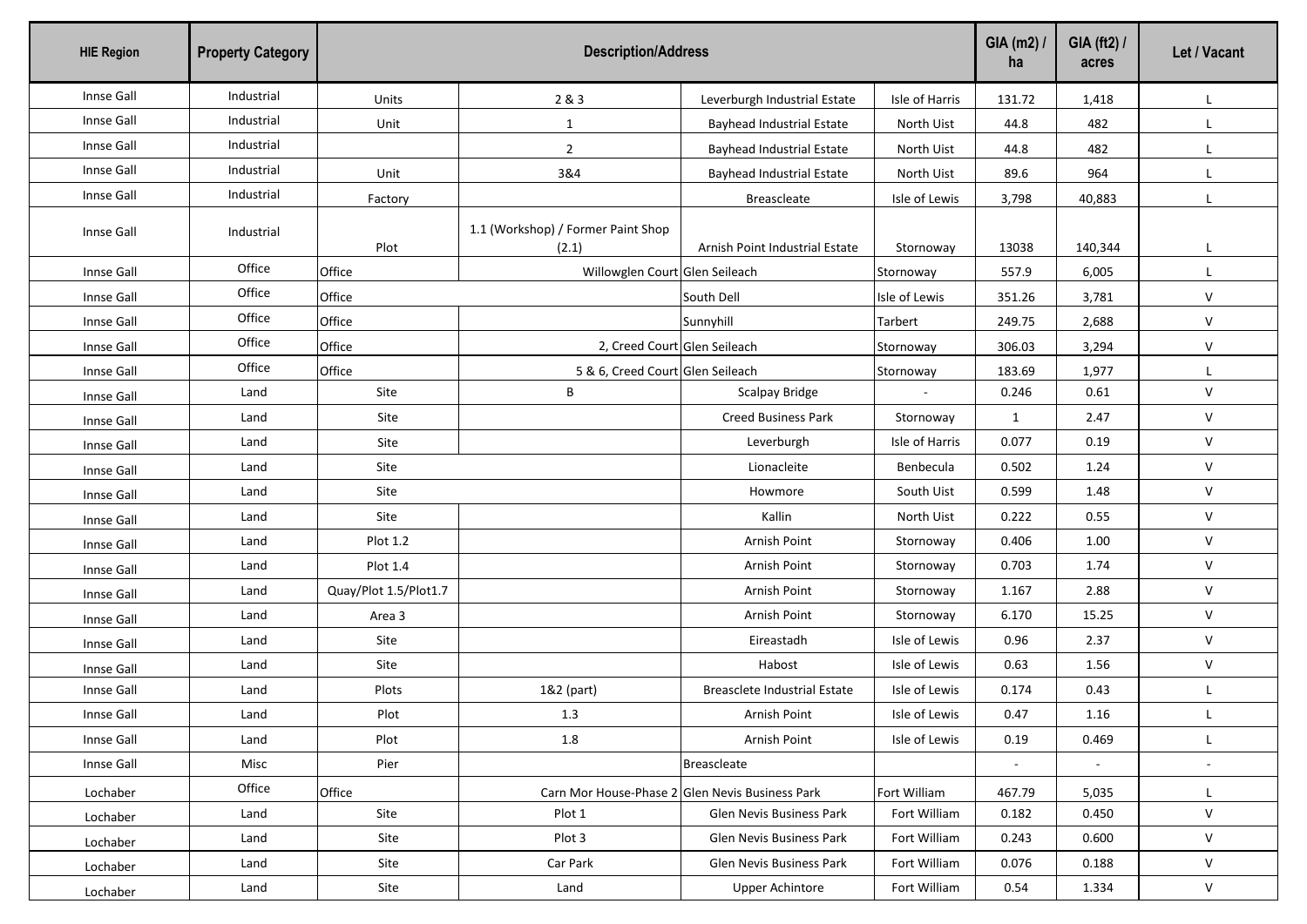| <b>HIE Region</b>  | <b>Property Category</b> |                  | <b>Description/Address</b> |                                    |                  |         |          | Let / Vacant |
|--------------------|--------------------------|------------------|----------------------------|------------------------------------|------------------|---------|----------|--------------|
| Lochaber           | Land                     | Site             | Land                       | North Ballachulish                 | Fort William     | 0.42    | 1.038    | V            |
| Moray              | Industrial               | Unit             | 5                          | Forres Enterprise Park             | Forres           | 311.5   | 3,353.0  | $\mathsf{L}$ |
| Moray              | Industrial               | Unit             | $\overline{7}$             | Forres Enterprise Park             | Forres           | 365.6   | 3,935.0  | L            |
| Moray              | Industrial               | Unit             | 8                          | Forres Enterprise Park             | Forres           | 283.7   | 3,054.0  | L            |
| Moray              | Industrial               | Unit             | 11                         | Forres Enterprise Park             | Forres           | 1,171.6 | 12,611.4 | $\mathsf{L}$ |
| Moray              | Office                   | Strathcona House | $\blacksquare$             | Forres Enterprise Park             | Forres           | 2047.59 | 22,041   | L            |
| Moray              | Office                   | Horizon Scotland | $\overline{\phantom{a}}$   | Forres Enterprise Park             | Forres           | 1024.71 | 11,030   | $\vee$       |
| Moray              | Office                   | Unit 9           | $\blacksquare$             | Forres Enterprise Park             | Forres           | 916.49  | 9,865    | $\vee$       |
| Moray              | Office                   | <b>Unit 10</b>   | $\overline{\phantom{a}}$   | <b>Forres Enterprise Park</b>      | Forres           | 493.00  | 5,307    | L            |
| Moray              | Land                     | Land             |                            | Forres Enterprise Park             | Forres           | 12.8    | 31.63    | $\mathsf V$  |
| Orkney             | Industrial               | Unit             | 1                          | <b>Warness Place</b>               | Orkney           | 219.98  | 2,368    | $\vee$       |
| Orkney             | Industrial               | Unit             | $\overline{2}$             | <b>Warness Place</b>               | Orkney           | 219.98  | 2,368    | L            |
| Orkney             | Industrial               | Unit             | $\overline{3}$             | <b>Warness Place</b>               | Orkney           | 219.98  | 2,368    | L            |
| Orkney             | Industrial               | Unit             | $\overline{4}$             | <b>Warness Place</b>               | Orkney           | 219.98  | 2,368    | $\vee$       |
| Orkney             | Industrial               | Unit             | 5                          | <b>Warness Place</b>               | Orkney           | 219.98  | 2,368    | L            |
| Orkney             | Industrial               | Unit             | $\boldsymbol{6}$           | <b>Warness Place</b>               | Orkney           | 219.98  | 2,368    | $\mathsf{V}$ |
| Orkney             | Land                     | Site             |                            | Pierowall                          | Westray          | 0.097   | 0.240    | $\mathsf{V}$ |
| Orkney             | Land                     | Site             | $\mathbf{1}$               | St Margaret's Hope                 |                  | 0.121   | 0.299    | $\vee$       |
| Shetland           | Industrial               | Unit             | $\mathbf{1}$               | Hagdale Industrial Estate          | Unst             | 61.4    | 661      | $\mathsf{L}$ |
| Shetland           | Land                     | Site             |                            | Baltasound                         | Unst             | 0.02    | 0.05     | $\vee$       |
| Shetland           | Land                     | Site             | 17A                        | Sellaness Industrial Estate        | Scatsta          | 0.08    | 0.20     | L            |
| Skye & Wester Ross | Industrial               | Unit             | 4A                         | <b>Broadford Industrial Estate</b> | <b>Broadford</b> | 51.10   | 550      | $\mathsf{L}$ |
| Skye & Wester Ross | Industrial               | Unit             | 4B                         | <b>Broadford Industrial Estate</b> | <b>Broadford</b> | 50.20   | 540      | $\mathsf{L}$ |
| Skye & Wester Ross | Industrial               | Unit             | 1, 2, 4                    | Idrigill Industrial Estate         | Uig              | 438.00  | 4,715    | L            |
| Skye & Wester Ross | Industrial               | Unit             | $\mathbf{1}$               | <b>Orbost Estate</b>               | Dunvegan         | 45.00   | 484      | L            |
| Skye & Wester Ross | Industrial               | Unit             | $\overline{2}$             | Orbost Estate                      | Dunvegan         | 45.00   | 484      | $\mathsf{L}$ |
| Skye & Wester Ross | Office                   | Offices          | Unit 3A                    | <b>Broadford Industrial Estate</b> | <b>Broadford</b> | 51.10   | 550      | L            |
| Skye & Wester Ross | Office                   | Offices          | Unit 3B                    | <b>Broadford Industrial Estate</b> | Broadford        | 51.10   | 550      | L            |
| Skye & Wester Ross | Land                     | Site             | 10B                        | <b>Broadford Industrial Estate</b> | <b>Broadford</b> | 0.530   | 1.310    | V            |
| Skye & Wester Ross | Land                     | Site             |                            | Uig                                | Uig              | 0.234   | 0.578    | $\vee$       |
| Skye & Wester Ross | Land                     | Site             | 1B                         | Portree Industrial Estate          | Portree          | 0.323   | 0.797    | ${\sf V}$    |
| Skye & Wester Ross | Land                     | Site             | $\overline{2}$             | Portree Industrial Estate          | Portree          | 0.173   | 0.427    | V            |
| Skye & Wester Ross | Land                     | Site             | 3B                         | Portree Industrial Estate          | Portree          | 0.146   | 0.360    | V            |